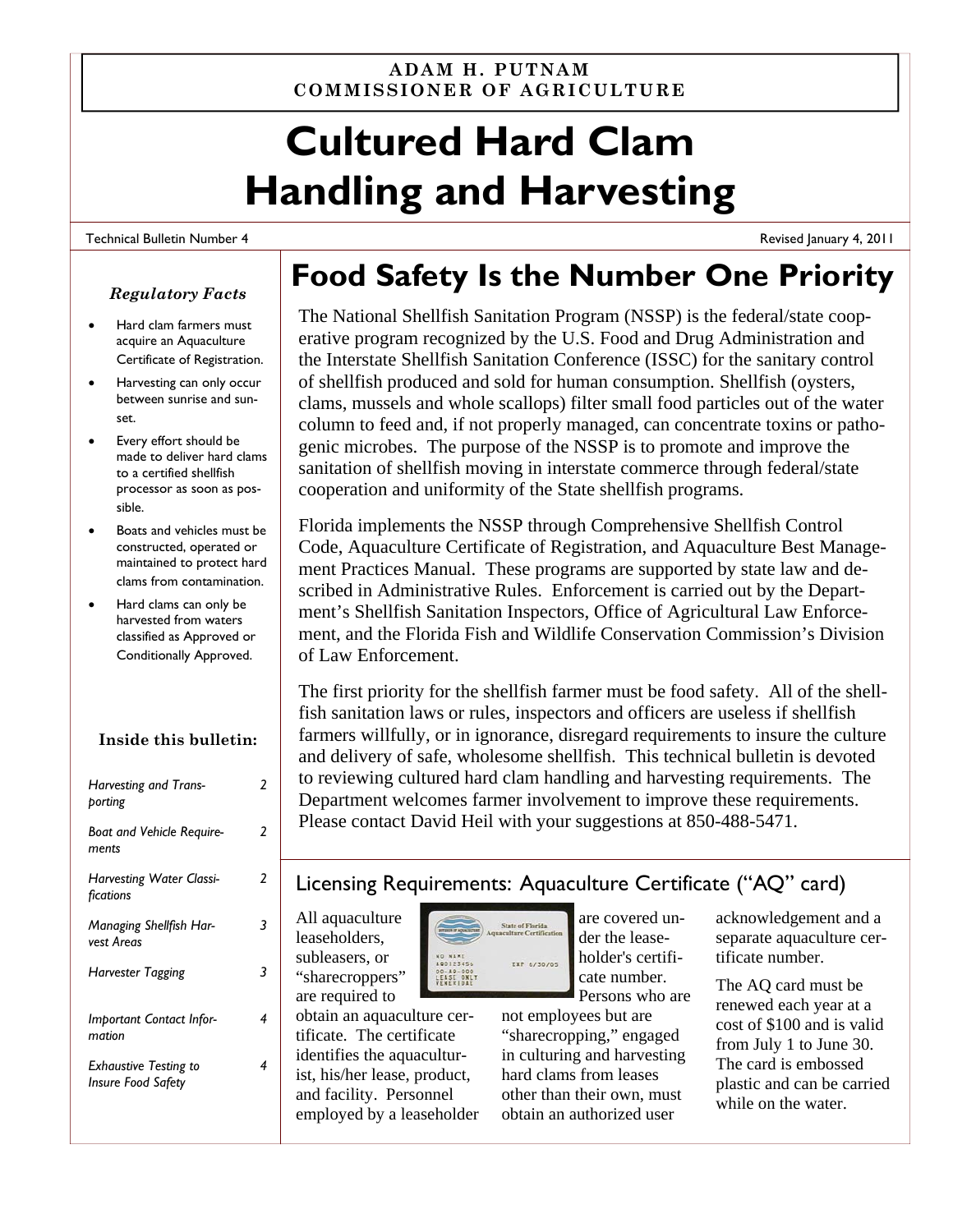# **Harvesting and Transporting**

Harvesting and transporting of hard clams must be conducted between sunrise and sunset as established by the U.S. Weather Service.

Hard clams must be delivered directly to a certified shellfish processor.

Washing (tumbling) must occur: (1) in open harvesting waters (on or adjacent to the lease site), (2) at specific upland aquaculture facilities authorized to participate in the "Pilot Program for Washing Hard Clams," or (3) at certified shellfish processors.

Hard clams must be placed under mechanical refrigeration within specified times:

- During **November, December, January, February, and March** hard clams must be delivered to a certified dealer by 10:00 pm of the same day as harvest.
- During **April, May and October** hard clams must be delivered to a certified dealer within 12 hours of the time of harvest or within the same day as harvested, whichever is earlier.
- During **June, July, August and September** the harvester shall assure that clams shall be delivered to a certified shellfish dealer within 10 hours of the time of harvest or within the same day as harvested, whichever is earlier.

These times are the maximums. **Every effort should be made to deliver products directly to a certified shellfish processor as soon as possible.** Earlier delivery is required for shellfish processors approved to temper hard clams.

**NOTE:** The intent of the maximum time limits for harvesting are to provide reasonable time to harvest, transport hard clams to the shore and to directly deliver clams to a nearby certified shellfish processor. Transporting hard clams long distances on land to distant certified processors by harvesters is not authorized. Transporting hard clams long distances on land must be conducted by certified shellfish processors under mechanical refrigeration at 45°F or less.

## **Boat and Vehicle Requirements**

Boats must be registered as a commercial vessel and comply with U.S. Coast Guard vessel requirements.

Boats and vehicles

must be constructed, operated and maintained so as to protect hard clams from contamination.

Fuel tanks or other sources of contamination must not come in contact with hard clams.



All boats must be designed and built to prevent hard clams from coming in contact with bilge water.

No dogs or other animals are allowed on the boat at any time.

Boats must have a portable toilet or other sewage disposal receptacle that will not spill on board. No bodily wastes may be discharged

overboard from a harvest boat. Hard clams must be protected from exposure to sun, birds and other adverse conditions by effective shading on harvest boats and vehicles.

Hard Clams must be held under conditions which allow air circulation and promote evaporative cooling. Do not use nonporous material that does not "breathe" and will trap heat (for example plastic or vinyl tarps or sheeting).

**Harvesting Water Classifications** 

Hard clams can only be harvested from waters in areas classified as Approved or Conditionally Approved for shellfish harvest and that are currently open according to the area management plan. When rinsing hard clams during harvesting activities only use waters that are currently open.

To obtain shellfish harvesting maps, classifications of waters, and the open/closed status of waters visit the Division's web site at http://www.FloridaAquaculture. com, call David Heil, Alan Pierce, or Chris Brooks at 850- 488-4033, or call the Division's five regional offices:

Panhandle Region: Apalachicola (850) 653-8317 Panama City (850) 236-2200

Big Bend Region: Cedar Key (352) 543-5181

Southwest Region: Punta Gorda (941) 833-2552

East Coast Region: Palm Bay (321) 984-4890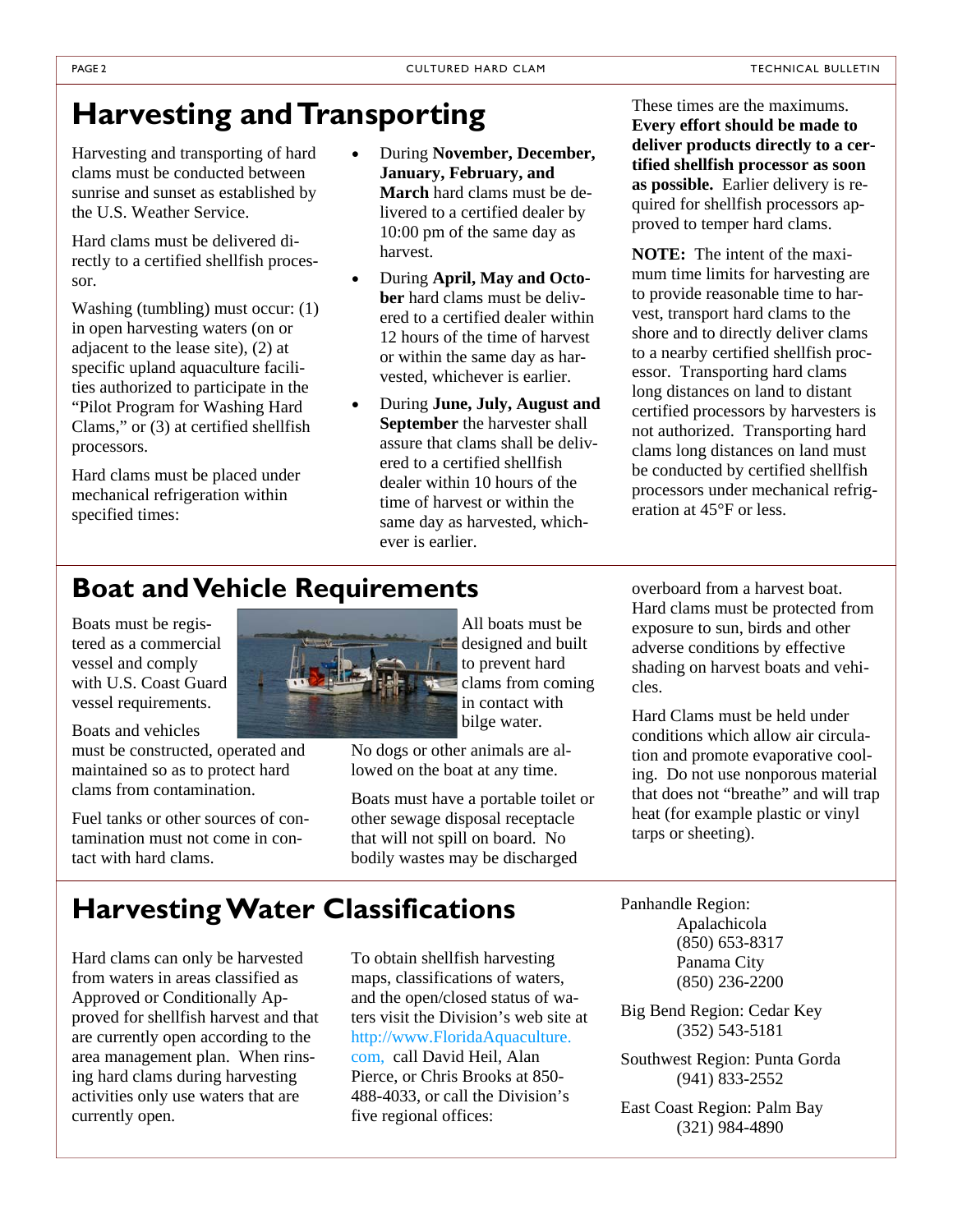# **Managing Shellfish Harvest Areas**

The Division of Aquaculture monitors the quality of the water that shellfish live in by establishing management plans for Shellfish Harvest Areas (SHAs). These plans prescribe environmental sampling of 1,490,000 acres of state waters within 37 SHAs on a routine basis to insure that the shellfish sold by Florida producers is free of marine toxins and disease causing bacteria and viruses.

How does the Division manage the SHAs? It is an exhaustive effort that requires continuous data collection and analysis.

Every 12 years the Shellfish Environmental Assessment Section (SEAS) completes a comprehensive survey for each harvest area, looking for sources of fecal coliforms, pathogenic organisms, poisonous

substances and marine biotoxins. Next, rainfall is examined on a daily basis using gauge stations throughout

the drainage basin. River stage or discharge are likewise recorded daily. Shoreline surveys are conducted, looking at soil suitability for domestic waste disposal sys-

# **Harvester Tagging**

Harvesters must place a durable and waterproof tag that is at least 2-5/8 inches by 5-1/4 inches in size on each hard clam container (bag). The tag must list the following information in the order presented:

1. Harvester's Aquaculture Certificate of Registration number or Saltwater Products License number.

tems. Fishing and hunting camps, silviculture, agriculture, domestic animal farms, wildlife populations, boat traffic, marinas, septic systems, canal systems and waste water treatment plants are examined and enumerated.

After gathering water samples from multiple sampling stations on numerous excursions, SEAS staff analyze the data file using statistics. The goal

> of this effort is to find a relationship between fecal coliform densities and rainfall and/or river stage/ discharge. This allows the accurate, predictive closing of shellfish harvesting waters before any pollution reaches our bays.

If rainfall amount and/or river stage/ discharge exceed the SHA's management plan, the area is closed. Staff resample as quickly as possible and reopen the area on good sample re-

- 2. Date of harvesting.
- 3. Time of harvest.
- 4. Identification of the harvest area.

5. Common name of the shellfish and quantity of shellfish.

6. The following statement:

"THIS TAG IS REQUIRED TO BE ATTACHED UNTIL CONTAINER IS EMPTY AND THEREAFTER KEPT ON FILE FOR 90 DAYS."

sults. There is a delay of a few days as the samples must generally be delivered by overnight courier, processed by the staff at the lab, and enumerated after a 24-hour incubation.

The Shellfish Environmental Assessment Section continually collects water quality, rainfall and river stage/ discharge data, reevaluates management plans every three years, and annually reviews land use information to adjust management plans.

For additional information contact David Heil or Chris Brooks at 850- 488-4033 or the Division's regional offices.

Aquaculturists harvesting under an aquaculture certificate may use a bulk

tag for each harvest location that includes all of the above information plus the name of the certified shellfish dealer where the product is to be delivered.